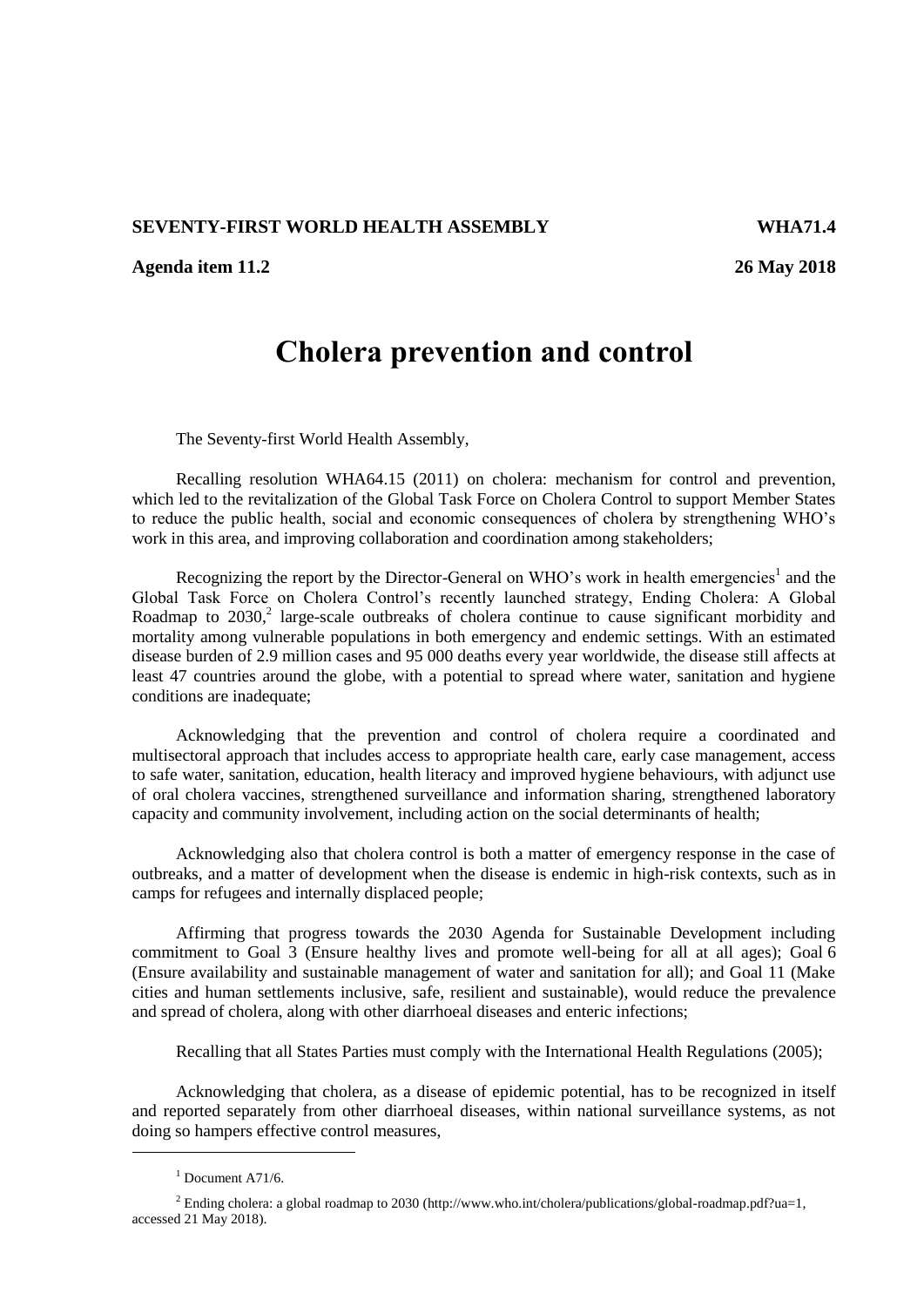1. URGES Member States:<sup>1</sup>

(1) to foster the identification by governments of cholera epidemics and to elevate cholera as a State priority in affected countries through its inclusion in national policies and plans, either as a stand-alone plan or embedded within broader diarrhoeal disease control initiatives, or within national health, health security, water, sanitation and hygiene, development and Sustainable Development Goal implementation plans, where relevant, and national disaster and/or emergency management agencies;

(2) to develop and implement, in affected countries, a multisectoral package of selected effective prevention and control measures, including long-term water, sanitation and hygiene services, access to appropriate health care, access to safe water, sanitation and improved hygiene behaviours, as well as infrastructure development along with associated capacity-building activities for operations, maintenance and repairs and sustainable financing models adapted to the local transmission pattern for long-term control or elimination;

(3) to ensure that national policies and plans regarding the prevention and management of cholera comprise all areas with high-risk of cholera transmission;

(4) to establish national multisectoral cholera and acute diarrhoea prevention and surveillance mechanisms in affected countries to coordinate the implementation of the control or elimination plan, ensuring representation of the different ministries, agencies, partners and communities involved in cholera control efforts;

(5) to strengthen capacity for: preparedness in compliance with the International Health Regulations (2005), early detection and treatment, laboratory confirmation, case management and immediate and effective response to outbreaks in order to reduce the public health, social and economic impact;

(6) to strengthen surveillance and early reporting of cholera in line with the International Health Regulations (2005), and build capacity for data collection and analysis, including information on critical determinants including water and sanitation coverage;

(7) to strengthen community involvement, social mobilization in cholera prevention, early detection, household water treatment and storage, and other related water, sanitation and hygiene response activities;

(8) to support, including through international cooperation, research for better prevention and control, including research for improved vaccines and better rapid diagnostics and treatment; and to support monitoring of antimicrobial resistance;

(9) to refrain from implementing health measures that are more restrictive of international traffic and more invasive or intrusive to persons than reasonably available alternatives that would achieve the appropriate level of health protection, in line with the International Health Regulations (2005);

1

 $<sup>1</sup>$  And, where applicable, regional economic integration organizations.</sup>